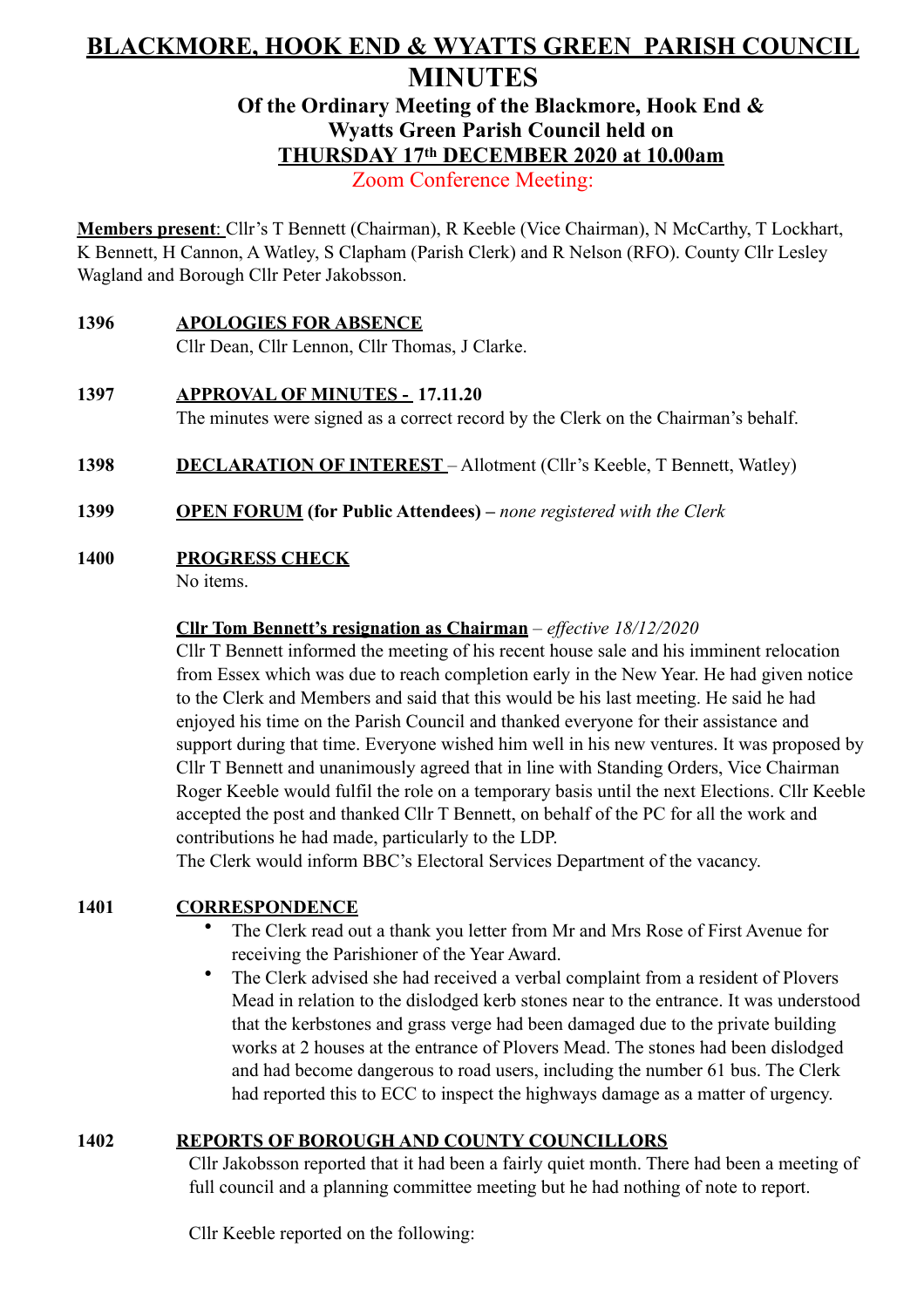• He had reported extensive flooding over the past couple of weeks. Cllr T Bennett confirmed he had taken recent photos of the ongoing flooding along Red Rose Lane and Chelmsford Road. These have been reported to ECC by the Clerk already. ECC had responded regarding the flooding at Hay Green Lane informing the PC that the land owner in question, Mrs Brewster, had been contacted by ECC requesting that her ditches are cleared (pending action).

# **POLICY & RESOURCES**

**1403 Finance - Payments made online**: S Clapham - HMR&C - Pension - R Nelson - Total Landscapes - £160.00 – Inv.no.022120. installation of 8 new parish signs RCCE Membership renewal - £72.60 SLCC Membership renewal - £208.00

Paid online this month:

 Holmes & Hills legal fees invoice to be paid (LDP) - £1800.00 (+VAT) – legal fees LDP Di's Supplies - £348.00 – purchase of weed suppressant (allotment) Contact Roller Shutters - £180.00 – balance payment for emergency repair to roller shutter which is being charged to Blackmore Village Hall. AJE Electrical - £739.01 – Christmas lights work

Reimbursement to be paid to Neil McCarthy of £16.50

Payment pending: Inv. no. 887 - £1584.00 from Deckanon (W Hobbs handrails) – on hold

### **Payments made on the PC Credit Card (Nov/DEC):**

£1,000 deposit for the cherry picker (Xmas lights) – of which £600 will be reimbursed. ICO renewal - £40.00 – credit card

### **Mini bus: Still Temporarily out of use & off-road SORN declaration.**

### **Receipts/Income:** nil

### **1404 Financial Report to 30th November 2020**

Mrs Nelson reported on the financial reports as distributed prior to the meeting. All approved with no amendments.

### **Financial Powers**

**1405** Mrs Nelson mentioned that the budget meeting would normally be held in January. Due to the Covid restrictions the RFO and Cllr K Bennett would prepare a draft budget based on each Committee's estimated budget for projects and maintenance works etc. The draft will be circulated and added to the January PC agenda for consideration.

## **1406 MAGAZINE COMMITTEE**

Nothing new to report.

# **PLANNING COMMITTEE**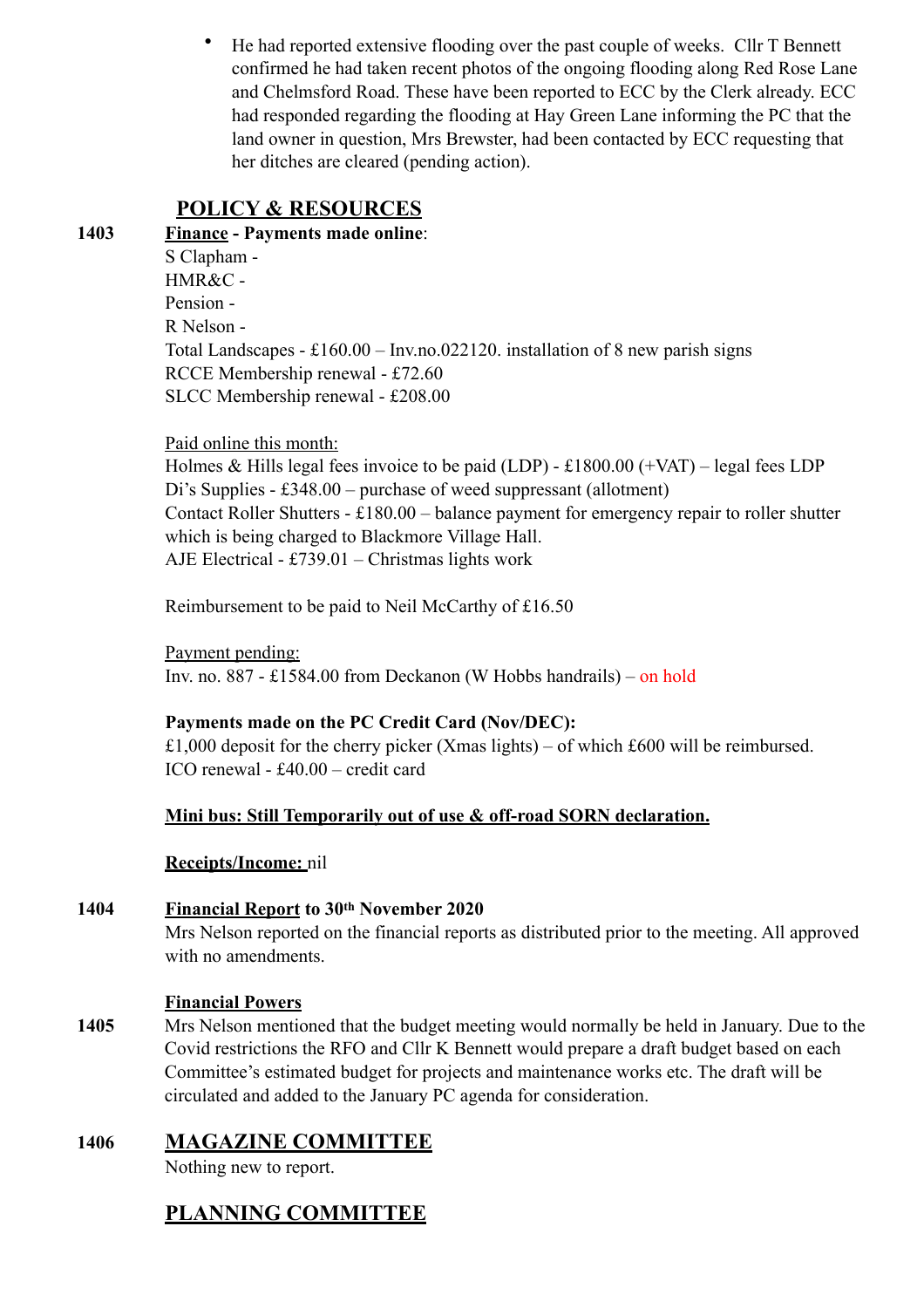**1407** Planning applications were dealt with by Committee Members, and the Planning Committee Chairman emailed the reports to the BBC Planning Department. The reports were approved by full Council. Cllr Lockhart read out his report, as follows:

> On 1st December 6 applications were considered in the parish. The reports sent to BBC have been circulated to all members, as follows:

> (**20/01643/HHA**) 16 Spillbutters, Doddinghurst – Double garage in front garden *(objection)*  (**20/01642/HHA**) 16 Spillbutters, Doddinghurst – Front extension & garage conversion *(no objection)*

> (**20/01687/HHA**) Spinney Lodge, First Avenue – 2 storey side extension *(objection)* (**20/01708/FUL**) 27 Woollard Way, Blackmore – new 3 bed house *(no objection)*  (**20/01719/HHA**) 33 Plovers Mead, Wyatts Green – front & rear extensions *(no objection)* (**20/01720/S191**) Fantails, Hook End Road - Lawful Development Certificate for use of barn *(no objection)*

#### **Planning applications in our Parish recently processed by Brentwood:**

60 Plovers Mead – 2 storey side extension *(refused)*

4 Chelmsford Road – extension to create new dwelling *(approved)*

Hay Green Farm House – regularize alterations to barn *(refused)*

The Meadows, Mountnessing Road - outside swimming pool *(approved)*

Date of next planning meeting will be 10am on Tuesday  $22<sup>nd</sup>$  December. Four applications have already been received and distributed, and if any more arrive before 22<sup>nd</sup> they will be added to the list.

After the final planning meeting this year, Cllr Lockhart will send every PC member a complete list of all the parish planning applications in 2020 with our decisions and the eventual outcomes from BBC

### **LDP Public Examination representation**

- The first EIP hearing week commencing 30.11.2020 You Tube links had been emailed to all PC members. The PC had submitted a written representation outlining the 141 windfall sites in and around the parish, along with recent flooding photographs of Redrose Lane. Bill Ratcliffe (BVHA) spoke at the hearing on 4.12.2020 regarding release of Green Belt.
- Next hearing session week (week 2) commencing 2nd February 2021.*The Clerk will circulate a programme list to all members once received from BBC.* David Whipps of H&H will be representing the PC/BVHA. A strategy meeting with H&H has been scheduled for 4pm on 13th January 2021 at their Marks Tey offices (subject to Covid regulations at the time), otherwise a virtual meeting will be set up. It was agreed that Cllr Keeble, McCarthy and the Clerk will attend.
- Cllr T Bennett, the Clerk Cllr Keeble had watched over majority of the week 1 hearings and fed back information to H&H. The Inspector had confirmed she had visited the rural areas and looked at the sites in question. Cllr T Bennett gave a brief account of proceedings. At the end of week 1, BBC had been tasked with multiple points which needed clarification. This list will be ready to view on BBC's website shortly.

# **PARKS & OPEN SPACES**

There had been a POS Committee meeting on Monday 14th December 2020 at 10.00am via Zoom. The following items of business were discussed:

#### **1408 Christmas lights**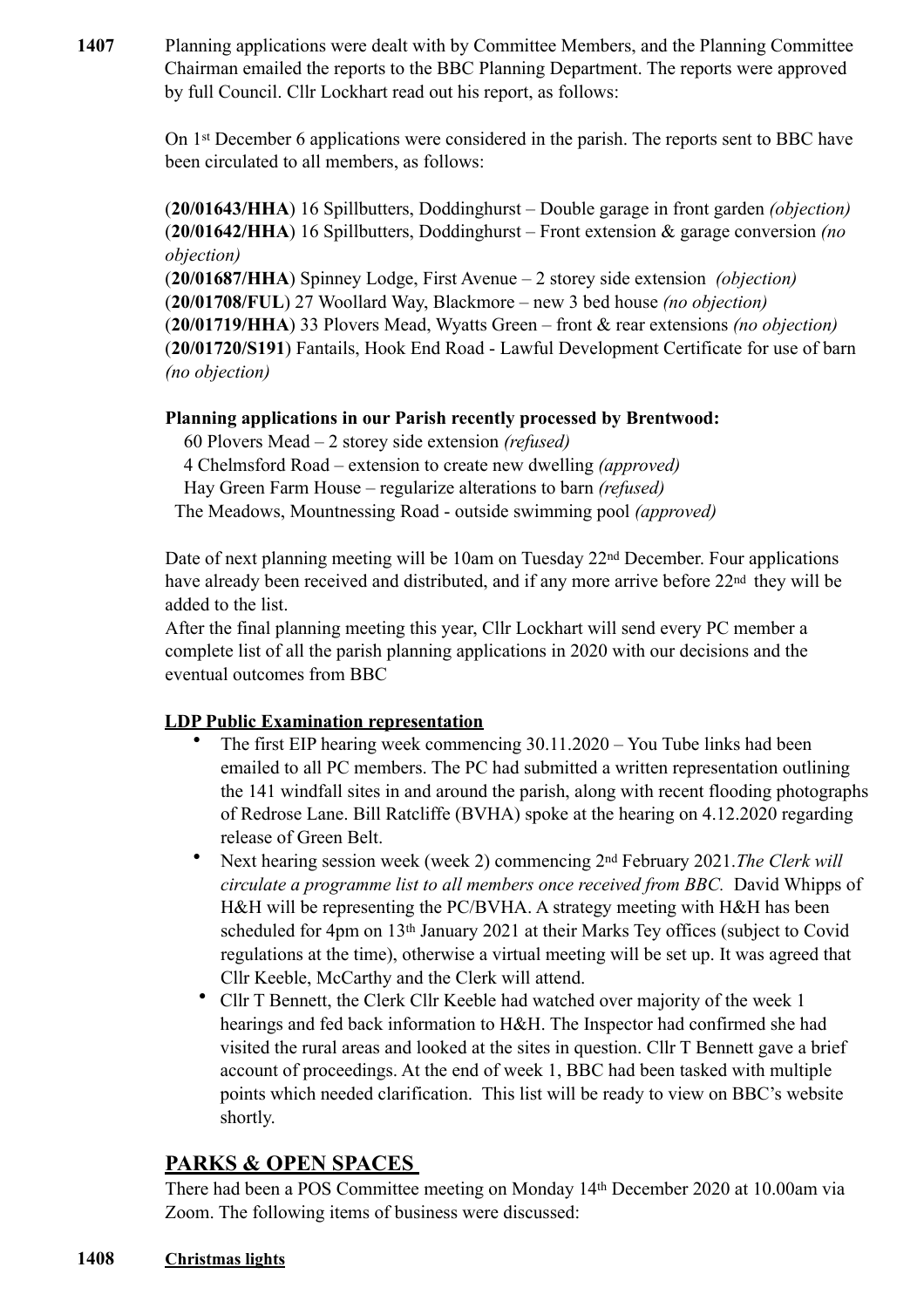Andy Elmes invoice had been received and included within the payments schedule. He had suggested a budget to purchase stocks of the same lights whilst they were still available, to use in 2021. The POS Committee had agreed this and it was proposed by Cllr K Bennett and unanimously approved that up to £600 be budgeted. **Action**: Cllr Watley/A Elmes to furnish the Clerk with the details so she can place the order.

#### **1409 Peter Wood's Memorial seat, The Green, Blackmore**

The Clerk had been made aware of an issue, in that Judi Wood had already pre-ordered a picnic bench instead of a seat which had previously been approved by the PC. Judi had also specified that she would prefer it to be installed on the corner of the Green near to her Antique shop/Tea Room. The Members discussed this and it was proposed by Cllr Keeble and unanimously agreed that the Clerk would discuss the following options with Judi:

- The PC would only allow a seat of recycled materials to be placed on the corner of the Green (near to where the Horse Chestnut Tree had been removed).
- The PC would however consider a picnic bench of recycled materials if it was to be located near to the pond where a picnic bench would be more suitable.
- Judi must provide details of the bench she had in mind, if she chose her own supplier, which the PC must approve before purchasing. Alternatively, the Clerk would purchase the standard seat from its supplier NBB Recycled Furniture and Judi could reimburse the PC.
- Installation must be considered and approved by the PC in advance if the PC's own contractor was not instructed. However, the Clerk had supplied Judi with a quote of £320.00 if Total Landscapes were to install it.

### **1410 Double Taxation**

A remote meeting had been scheduled to discuss this with BBC on 19th January 2021 at 7pm. This was ahead of the scheduled BBC/PC liaison remote meeting on 21st January at 6pm, which all parish councils would be attending. The Clerk, RFO and Cllr K Bennett were currently working on a proposal which the Clerk would circulate.

### **1411 Allotment Lawn Mower purchase**

Awaiting early New Year delivery from the supplier.

## **1412 PC Logo**

The Clerk had circulated copies of suggested letter head's (as approved)

## **1413 CLERK'S REPORT (Governance)**

- Accessibility compliant website The order had been placed and was now in hand with the contractor. Their invoice had been paid.
- Co-Option Tracey Hinton had been approved with BBC and the Clerk would speak with her regarding this. It was hoped she would accept and co-option could proceed at the January meeting.

## **1414 DATE OF NEXT MEETINGS** –

 **POS –** 18th January 2021 at 10.00am – Zoom.  **PC** – 21st January 2021 at 10.00am – Zoom.  **Planning** – 22nd December 2020 – Zoom.

### **INFORMATION EXCHANGE/NEXT AGENDA ITEMS**

**1415 Parochial Charities Trust** – Cllr K Bennett provided a report to Cllr Keeble and the Clerk outlining the arrangements (as agreed at November's meeting). As agreed, the same recipients as the previous year would receive the same amounts. Cllr Keeble will liaise with the Church on the arrangements made.